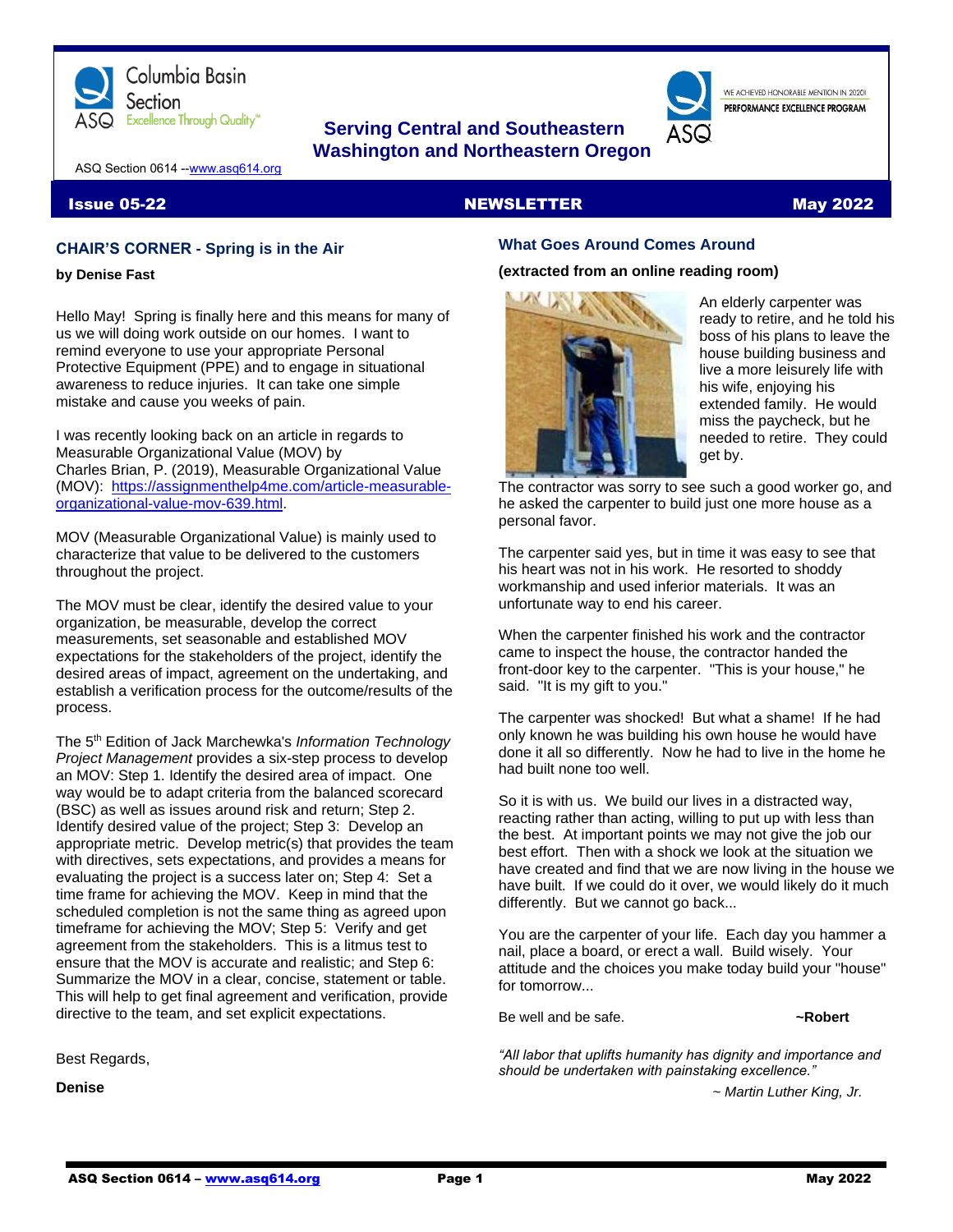

# **Invitation from ASQ Delaware Section May 19, 2022 Virtual Meeting**



# **DATE:**

**Thursday, May 19, 2022**

**This is a virtual/online (WebEx) meeting. Log-in information will be provided on the registration confirmation email.**

**Time:**

**3:00 pm – 4:30 pm PDT** *(check website to confirm times)*

**Cost: Free for ASQ members and non-members**

To register for this WebEx meeting, click [here.](https://my.asq.org/communities/events/item/278/60/3943)

# **Attendance at this meeting earns 0.5 RUs toward ASQ recertification.**

NOTE: Be sure to use the same email address to join the meeting as you use when registering in order to receive the RUs. You must register for the event and join virtually to receive RUs.

For more information about the Delaware ASQ Section 0506, click [here.](https://my.asq.org/communities/home/278)

For more information about our local Columbia Basin ASQ section and future upcoming events: [www.asq614.org/](http://www.asq614.org/)

# **Delivery Skills: Animating Your Face and Body in Presentations**



# **Conne Reece, Ph.D**

Communication scholars agree that over 90% of the message we receive when someone else is talking is absorbed through our read of their nonverbal communication.

Also called manual language, non-verbal communication is the process of sending and receiving messages without using words, either spoken or written. Similar to the way that italicizing emphasizes written language, nonverbal behavior may emphasize parts of a verbal message.

Effective use of voice, pauses, articulation, gestures, body movement and facial expressions produces positive results in presentations, interviews, Zoom meetings and interpersonal communication.

Join the Delaware ASQ section for this seminar, which will highlight the key elements needed for energetic, effective delivery.

You will learn how to manage your face and body movement to be more persuasive, interesting and energetic.

*About the speaker: Conne Reece, Ph.D. is an author, speaker and professor of communications at Lock Haven University of Pennsylvania. She has taught thousands of students to give organized, interesting business presentations in an animated, natural style.* 

*Conne's primary area of expertise is job search strategies including resume and cover letter writing, e-portfolio development and interview techniques. She is an LHU Peers' Choice Excellence in Pedagogy Award winner and a certified resume writer.*

*Conne has authored dozens of works including Managing Multigenerations for Profit and Harmony, and Teaching Critical Evaluation Skills to Gen Y. She has appeared on the TV show Infinite Opportunities discussing the importance of e-portfolios. She recently published Ready, Aim, Hired: Job Search Tactics that Really Work with job search strategist Fred Coon.*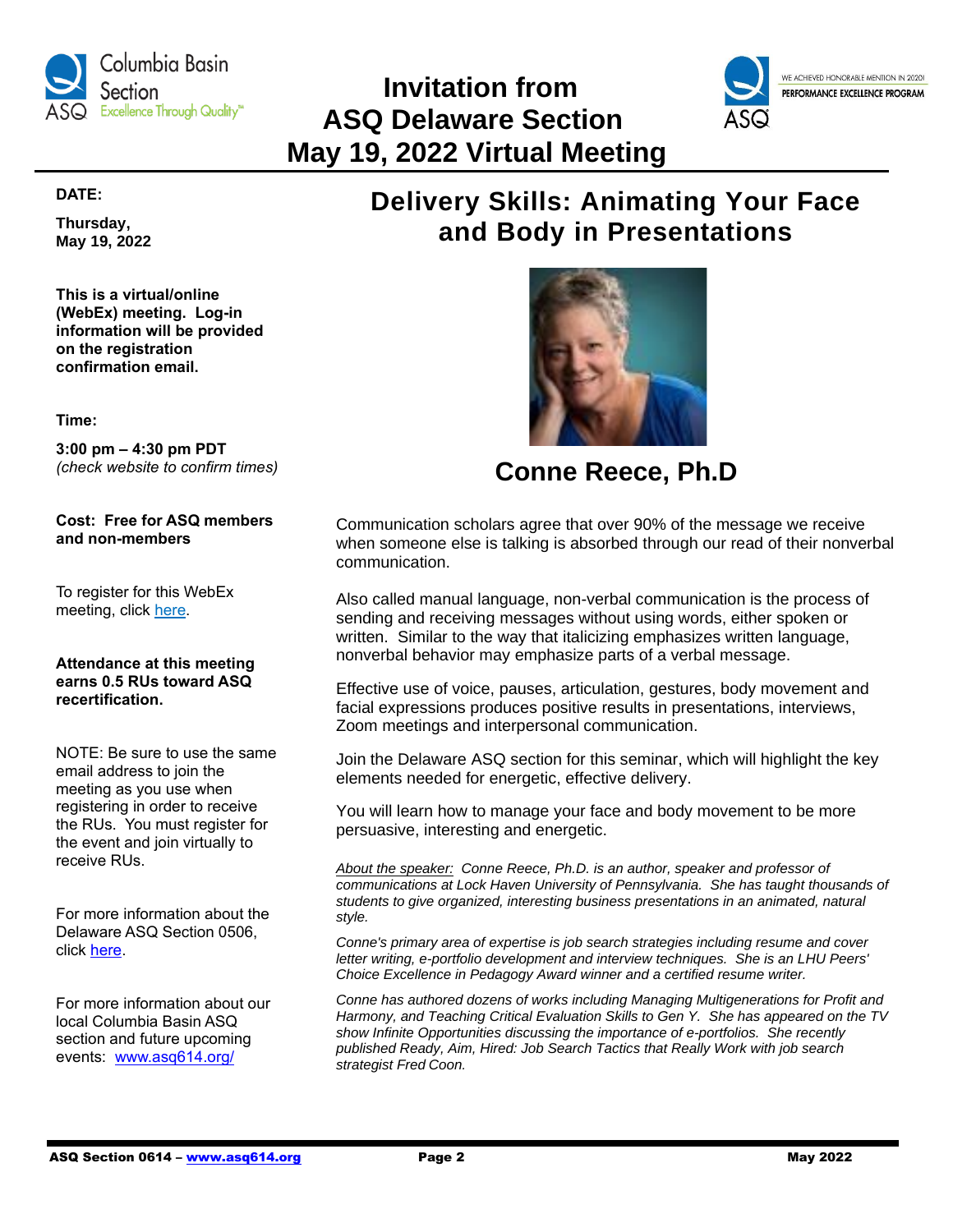

# **Invitation from ASQ Philadelphia Section May 25, 2022 Virtual Meeting**



# **DATE:**

**Wednesday, May 25, 2022**

**This is a virtual/online meeting. Log-in information will be provided on the registration confirmation email.**

**Time:**

**3:30 pm – 5:00 pm PDT** *(check website to confirm time)*

**Cost: Free for ASQ members and non-members**

To register for this online/virtual meeting, click [here.](https://www.eventbrite.com/e/establishing-a-culture-that-works-together-tickets-269603169337)

# **Attendance at this meeting earns 0.5 RUs toward ASQ recertification.**

NOTE: Be sure to use the same email address to join the virtual meeting as you use when registering in order to receive the RUs. You must register for the event and join virtually to receive RUs.

For more information about the Philadelphia ASQ Section 0505, click [here.](https://my.asq.org/communities/home/204)

For more information about our local Columbia Basin ASQ section and future upcoming events: [www.asq614.org/](http://www.asq614.org/)

# **Establishing a Culture That Works Together**





# **Manny Veloso and Dr. Betsy Macht**

Does your organization have a mature quality culture? Is product compliance viewed as the responsibility of the quality team or ingrained in the culture of the organization?

Is compliance even enough? How do we engage people to participate in a culture of excellence?

Join the ASQ Philadelphia team for a presentation by Dr. Betsy Macht and Manny Veloso where they will discuss the value of a robust quality and compliance culture, what key factors are required for success, and the tools available to help organizations on this journey.

In this presentation, you will learn:

- The value of a robust quality culture
- Key factors for success
- Tools to help organizations on this journey
- Creating a culture of compliance

*About the speakers: Manny Veloso's hands-on approach has provided practical, real-world solutions for countless companies. He is an experienced change manager and has trained over 700 people in CI certification programs to date. Manny holds a Master's Degree in Business Administration from Rider University and a BS in Industrial Engineering from Penn State. He has a Master Black Belt certification. Manny has been a guest lecturer at Holy Family University and Temple University and has spoken at many industry conferences.*

*Dr. Betsy Macht is an accomplished industry leader, with over 25 years of cross-functional supply chain experience working to transform global manufacturing and quality to optimize processes and ensure compliance while transforming the organization to meet the needs of a digital future. She holds a BS in Civil/Environmental Engineering from Pennsylvania State University, an MBA, and a Doctorate in Business Administration (Global Supply Chain Management) from Walden University. She also holds the following certifications: Certified Six Sigma Green Belt, Certified Quality Auditor (ASQ), certified in Sustainable Operations/Regulatory Affairs (Accenture Academy), Certified Quality Engineer (J&J), and Certified Capabilities Risk Reduction Leader (J&J).*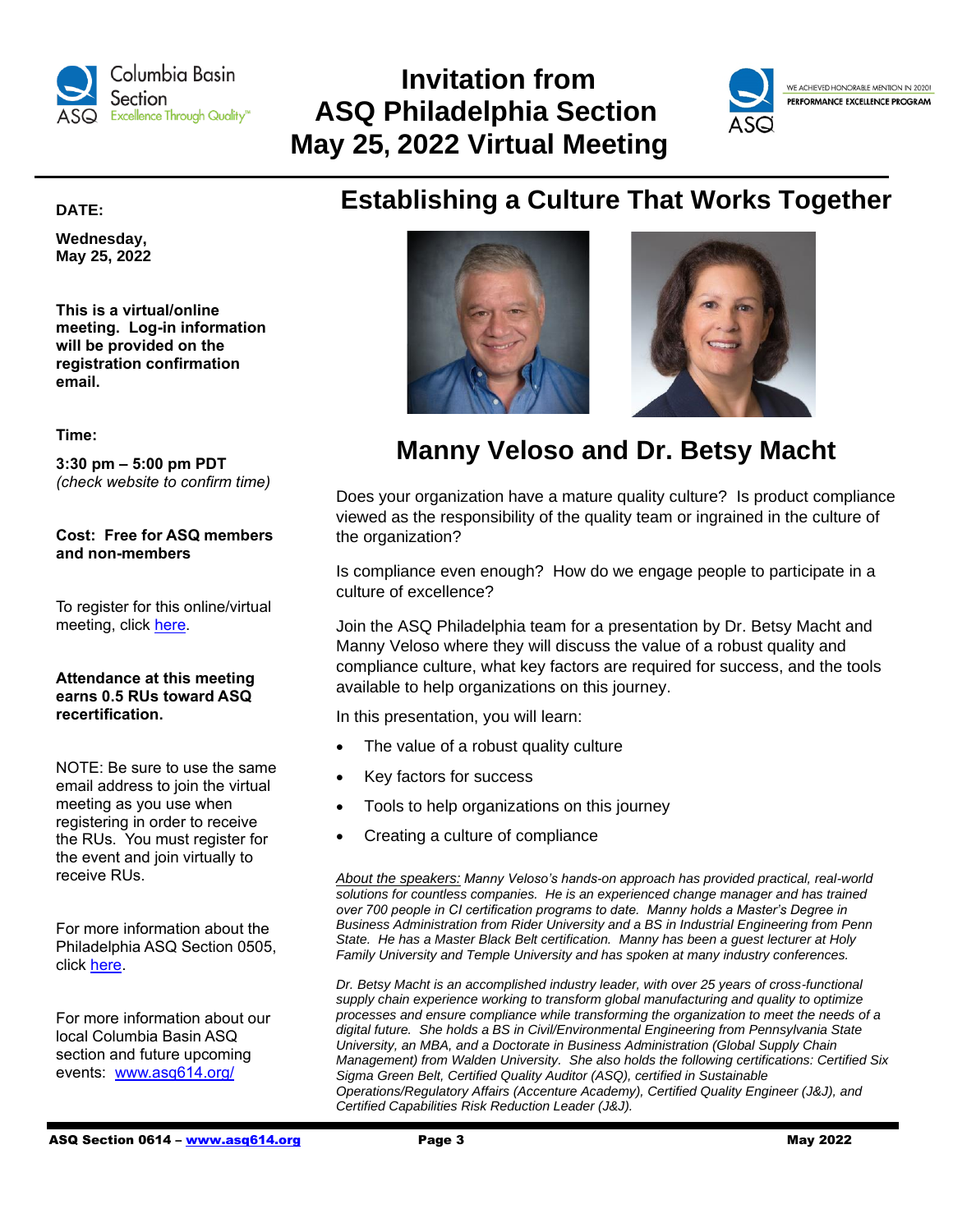# **FREE MEMBER GIFTS – QUALITY IN HEALTHCARE AND LIFE SCINECES**

Member Gifts are an exclusive benefit for all ASQ members. Each monthly gift bundle addresses a specific quality hot topic, method, or tool and can include dozens of valuable resources from ASQ's vast and ever-growing knowledge repository.

Included this month are some of the newest and best resources to help healthcare, lab, and clinical professionals support and improve their systems, in an effort to meet the challenges they continue to face:

- **Free E-book Samplers** including *Lean Healthcare, Lean Six Sigma for the Healthcare Practice* and *Make Your Clinics Flow with Synchrony*
- **Webinars/Presentations** on a range of topics including *Zero Harm - Trillion Dollar Prescription, 10 Quality Management System Elements, Conducting Effective Lab Investigations, Lean Doctors,* and *Patient Safety – Eliminating Harm Systemwide*
- **ASQTV Videos** including *Quality in the Age of Intelligent Healthcare, Checklists for Designing in Quality,* and *Customer Experience* and *Employee Engagement through Lean Six Sigma*
- **Articles and Case Studies** related to using six sigma in healthcare, understanding and eliminating waste, and current issues and challenges in the healthcare industry

To access this month's gifts, clic[k here](https://asq.org/membership/member-gift/may-2022) by May 31.

# **UPCOMING ASQ CERTIFICATION EXAMS**

ASQ Certifications are recognized as a mark of quality excellence in many industries. They are designed to help you advance your career, improve your organization, and prepare you to be a more accomplished and effective quality-focused professional. Advantages of obtaining an ASQ Certification include increased income potential, a competitive advantage, and global recognition.

Applications are now being accepted for ASQ Certification exams scheduled July 1- 31. This gives you some time to study and prepare. The application deadline is June 5 for the following certifications:

- CQT (Quality Technician)
- CQI (Quality Inspector)
- CRE (Reliability Engineer)
- CFSQA (Food Safety and Quality Auditor)
- CMDA (Medical Device Auditor)
- CMQ/OE (Manager of Quality/Organizational Excellence)
- CSSBB (Six Sigma Black Belt)
- CSSYB (Six Sigma Yellow Belt)
- CSQP (Supplier Quality Professional)

For more details about ASQ certifications (there are 18 different certifications offered), click [here.](https://asq.org/cert)



# **THE SALE** - **NEW BOOK BY JON GORDON**

In *The Sale*, bestselling author Jon Gordon and rising star Alex Demczak deliver an invaluable lesson about what matters most in life and work and how to achieve it. The book teaches four lessons about integrity in order to create lasting success.

The authors tell the story of Matt Williams, a sales representative for

Turnbow Technologies, an aviation technology company founded by his grandfather. Matt encounters many obstacles, both personally and professionally, and ultimately finds himself in a struggling marriage, an unfulfilling job, in a desperate search for answers, and at the crossroads of a major decision that will determine his future. Matt meets an unlikely mentor who may just have the answers Matt seeks, as he faces the biggest decision and test of his life.

*The Sale* follows Matt as he learns:

- Why his pursuit of financial success at the expense of his family and the people he loves is counterproductive
- The power of integrity, trust and consistency
- Powerful ways to create fulfilment and real success that endures

Perfect for managers, sales professionals, and teams that are seeking durable, reliable, and powerful strategies for success at work, *The Sale* also belongs on the bookshelves of anyone looking for insightful ways to achieve their goals and realize their greatest potential.

The 176-page hard copy book is available from [Amazon](https://www.amazon.com/Sale-Number-Strategy-Create-Success/dp/1119762693?crid=2XVUJ83KO4YIV&keywords=the+sale+jon+gordon&qid=1647920723&sprefix=the+sale+jon+gord,aps,360&sr=8-1&linkCode=sl1&tag=hlg2-20&linkId=501f0eac49014859af3ade5706dcce98&language=en_US&ref_=as_li_ss_tl) for \$21.60. Those who purchase the book can also receive a [free](https://thesalebook.com/) 20+ page Action Plan (guide) from Jon Gordon to help turn ideas into results.

# **QUOTE OF THE MONTH**

."

"You must constantly ask yourself these questions: Who am I around? What are they doing to me? What have they got me reading? What have they got me saying? Where do they have me going? What do they have me thinking? And most important, what do they have me becoming? Then ask yourself the big question: Is that okay?

~ Jim Rohn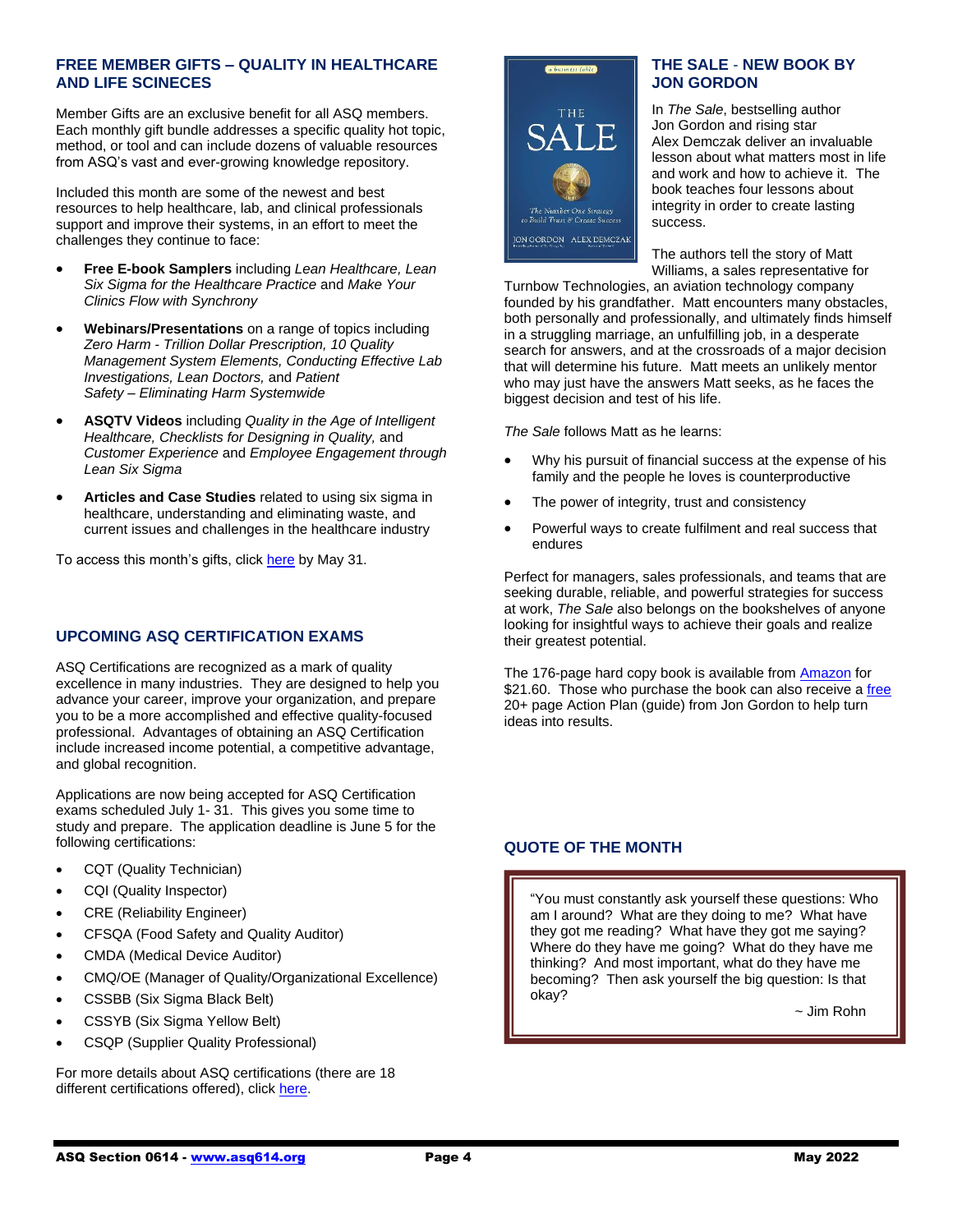# **A NEW WAY TO DO TEAM BUILDING**

#### **Free On-Demand Webinar from HRDU-Q**

We've all seen it before - team members who are uninvolved. Conflict. The inability to achieve consensus. A lack of commitment. If developing cohesive teams seems to you like an unattainable goal, this webinar is for you. The dynamics of teamwork will be explored, and you will be provided with a fun and easy-to-implement training solution that will engage your audience, get team members excited, and better enable them to achieve synergistic results.

Training expert Gary Turner will showcase the importance of group-process skills in team building with the webinar, which is based on *Jungle Escape*, a high-energy team building game that's been a bestseller and perennial favorite among trainers. The scenario challenges teams to work together. Along the way, they explore and practice critical group-process skills such as team planning, problem-solving, decision making, and conflict resolution.

Attendees will learn:

- How to identify a group as one of three types of teams
- Nine key indicators of team effectiveness
- How to help teams find the balance between planning and implementation
- The characteristics of a cohesive team and how you can help your teams achieve this ideal
- Action planning steps teams can implement immediately

To view this webinar or for more information, click [here.](https://hrdqu.com/recorded-webinar-a-new-way-to-do-team-building/)

Has your email address changed? Help us keep you informed of Columbia Basin ASQ events and information by updating your contact information and email preferences a[t http://www.asq.org/.](http://www.asq.org/)  Log in and click "My Account" to update your membership record. You can add or make email, address and phone changes in the "Contact" tab, and then click on the "email preferences" tab to be sure you are subscribed to receive future Section communications.



### **CREATIVITY CHALLENGE: BECOMING YOUR CREATIVE YOU**

#### **May 10 Portland ASQ Section Meeting at 6:00 pm PDT**

You probably want to change something. You may be asking yourself: "Am I creative?" and "How do I know?" Whether you know it or not, you are capable of the most wonderful, original, and useful ideas. Creativity is very personal and can take on many forms.

In this webinar, Edwin Garro and Ruth Stanley will share their thoughts about creativity and challenge you to explore your own creativity.

Learning Objectives:

- Refine your definition of creativity
- Explore different facets of creativity
- Open up your thinking
- Challenge your routines
- Become a walker on the path toward creativity

About the presenters: *Edwin Garro* is Chairman of PXS Global in Costa Rica and Region Director for Latin America and the Caribbean. As a lean six sigma specialist, he has worked with many companies in their continuous improvement and problem-solving efforts. *Ruth Stanley* is founder of Boann Consulting and former ASQ Regional Director for Canada Greenland. A long-time public servant from Ottawa Canada, she has always walked to the beat of her own drum. Coming from a creative family, she has looked for new ways of doing things and different ways of knowing.

For more information and to register, clic[k here.](https://register.gotowebinar.com/register/8154599875686842638)

# **ONLINE, INTERACTIVE OPEN FORUM QUALITY EVENT**

#### **May 11 - Hosted by Palomar ASQ**

The Palomar ASQ section is inviting other Quality Professionals to join them for an open forum event (via Zoom) on May 11 from 6:30 pm to 8:00 pm PDT.

The meeting will provide an opportunity for ASQ members to share their current Quality concerns and issues with others. You can:

- Ask about a Quality issue/topic
- Discuss a Quality topic with other Quality professionals
- Share your expertise on a Quality issue (come on, all you seasoned Quality professionals! Here's an opportunity to share what you know!)

Questions? Suggestions? Contac[t Valerie](mailto:Secretary@asqpalomar.org) to sign up for this meeting.